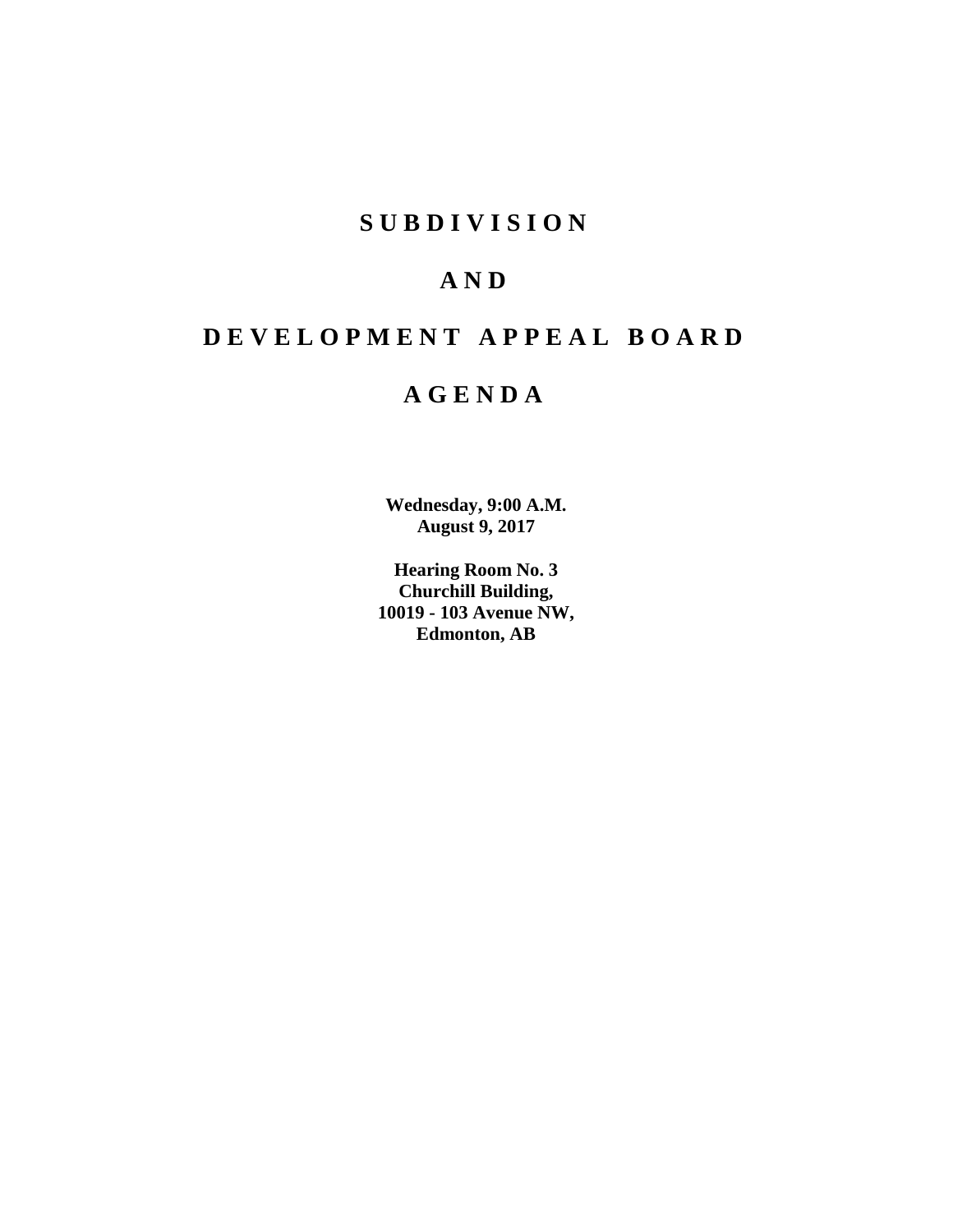## **SUBDIVISION AND DEVELOPMENT APPEAL BOARD HEARING ROOM NO. 3**

| 9:00 A.M. | $SDAB-D-17-143$ | Change the Use of a Restaurant to a Bar and<br>Neighbourhood Pub (100 occupants and 204 $m2$ of<br>Public Space). (XO Bistro and Bar) |  |  |  |
|-----------|-----------------|---------------------------------------------------------------------------------------------------------------------------------------|--|--|--|
|           |                 | 10238C - 103 Street NW<br>Project No.: 224991794-008                                                                                  |  |  |  |
|           |                 |                                                                                                                                       |  |  |  |

*NOTE: Unless otherwise stated, all references to "section numbers" in this Agenda refer to the authority under the Edmonton Zoning Bylaw 12800.*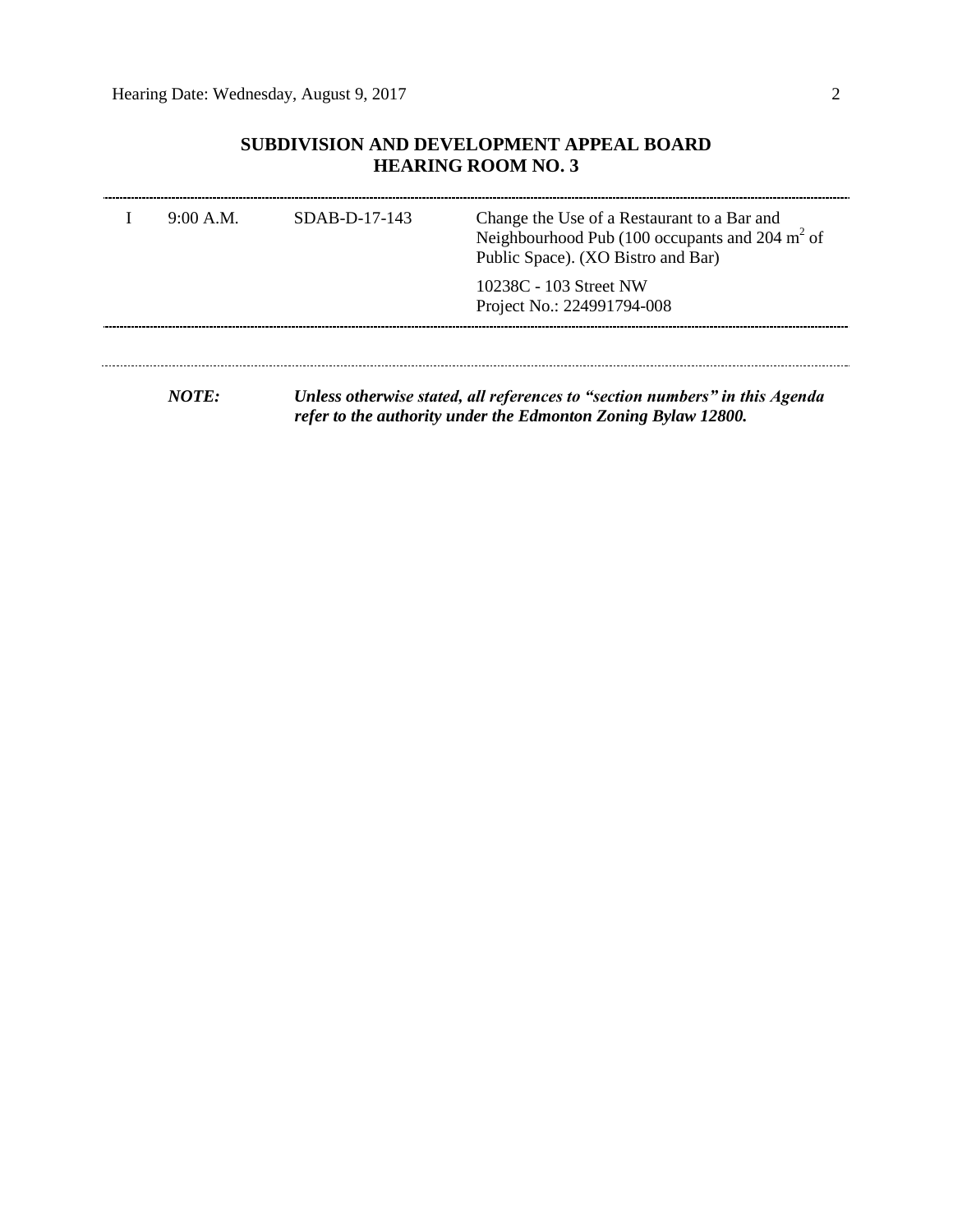#### **ITEM I: 9:00 A.M. FILE: SDAB-D-17-143**

### AN APPEAL FROM THE DECISION OF THE DEVELOPMENT OFFICER BY AN ADJACENT CONDOMINIUM OWNER

APPLICATION NO.: 224991794-008

APPLICATION TO: Change the Use of a Restaurant to a Bar and Neighbourhood Pub (100 occupants and 204  $m^2$  of Public Space). (XO Bistro and Bar)

### DECISION OF THE DEVELOPMENT AUTHORITY: Approved with conditions

DECISION DATE: June 28, 2017

NOTIFICATION PERIOD: July 4, 2017 through July 18, 2017

DATE OF APPEAL: July 17, 2017

RESPONDENT:

MUNICIPAL DESCRIPTION OF SUBJECT PROPERTY: 10238C - 103 Street NW

LEGAL DESCRIPTION: Condo Common Area (Plan 1622175)

ZONE: (HA) Heritage Area Zone

OVERLAY: Downtown Special Area

STATUTORY PLAN: Capital City Downtown Plan

#### *Grounds for Appeal*

The Appellant provided the following reasons for appealing the decision of the Development Authority:

> The whole point of the Heritage Area Zone is to ensure that developments are pedestrian friendly and fit the urban village character of the area. I would strongly argue that putting up tinted windows (which has already been done) goes against that very point - as it takes away the transparency from street level. The windows, I suspect, are part of their transition to this bar / neighbourhood pub.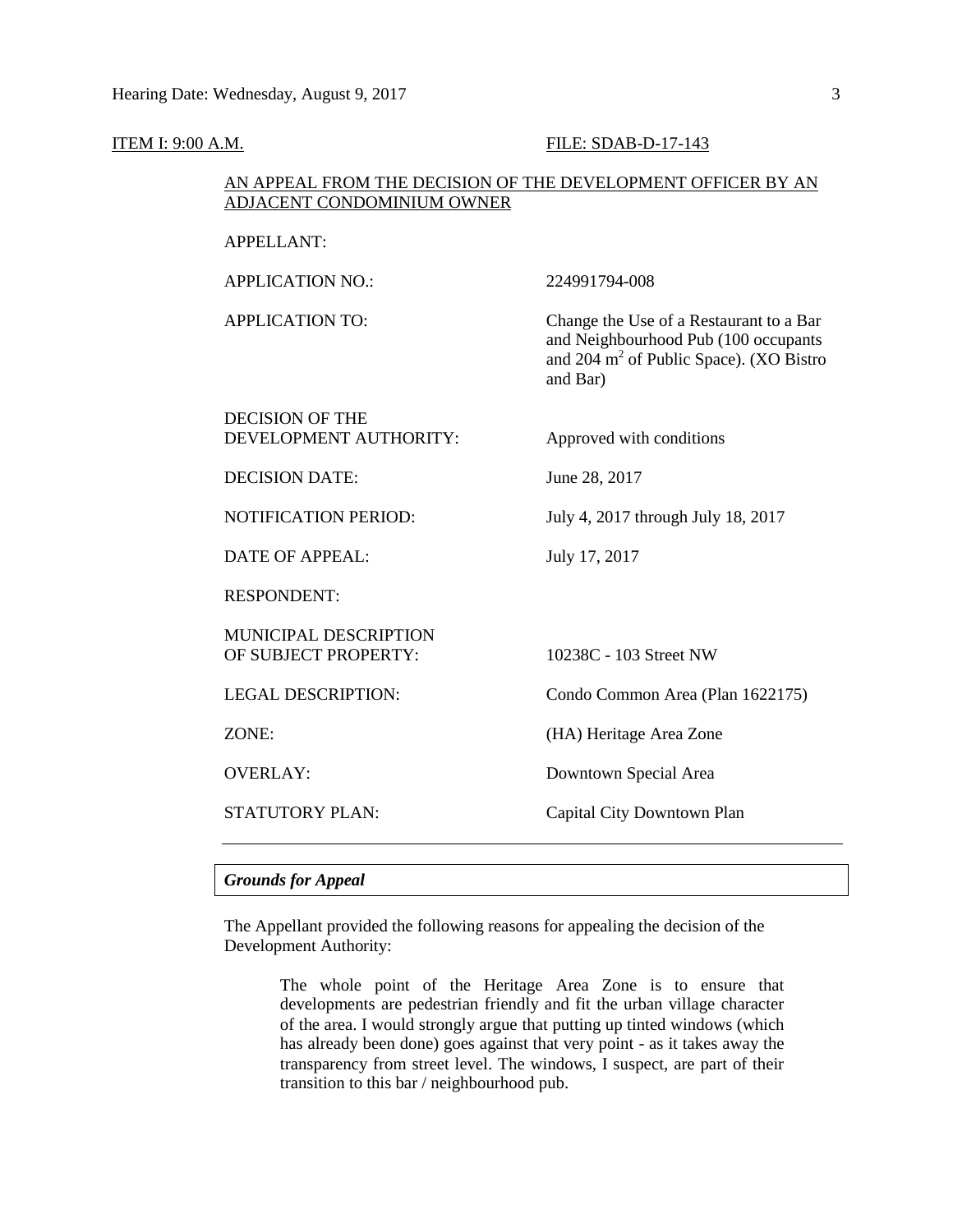The area between 102 Ave and 103 Ave is already well serviced with pubs / nightclubs: Evolution, Denizen Hall, Bodega. There is no need, in our view, to add yet another.

#### *General Matters*

### **Appeal Information:**

The *Municipal Government Act*, RSA 2000, c M-26 states the following:

#### **Grounds for Appeal**

**685(1)** If a development authority

- (a) fails or refuses to issue a development permit to a person,
- (b) issues a development permit subject to conditions, or
- (c) issues an order under section 645,

the person applying for the permit or affected by the order under section 645 may appeal to the subdivision and development appeal board.

**(2)** In addition to an applicant under subsection (1), any person affected by an order, decision or development permit made or issued by a development authority may appeal to the subdivision and development appeal board.

#### **Appeals**

- **686(1)** A development appeal to a subdivision and development appeal board is commenced by filing a notice of the appeal, containing reasons, with the board within 14 days,
	- (a) in the case of an appeal made by a person referred to in section 685(1), after
		- (i) the date on which the person is notified of the order or decision or the issuance of the development permit, or

…

(b) in the case of an appeal made by a person referred to in section 685(2), after the date on which the notice of the issuance of the permit was given in accordance with the land use bylaw.

#### **Hearing and Decision**

…

**687(3)** In determining an appeal, the subdivision and development appeal board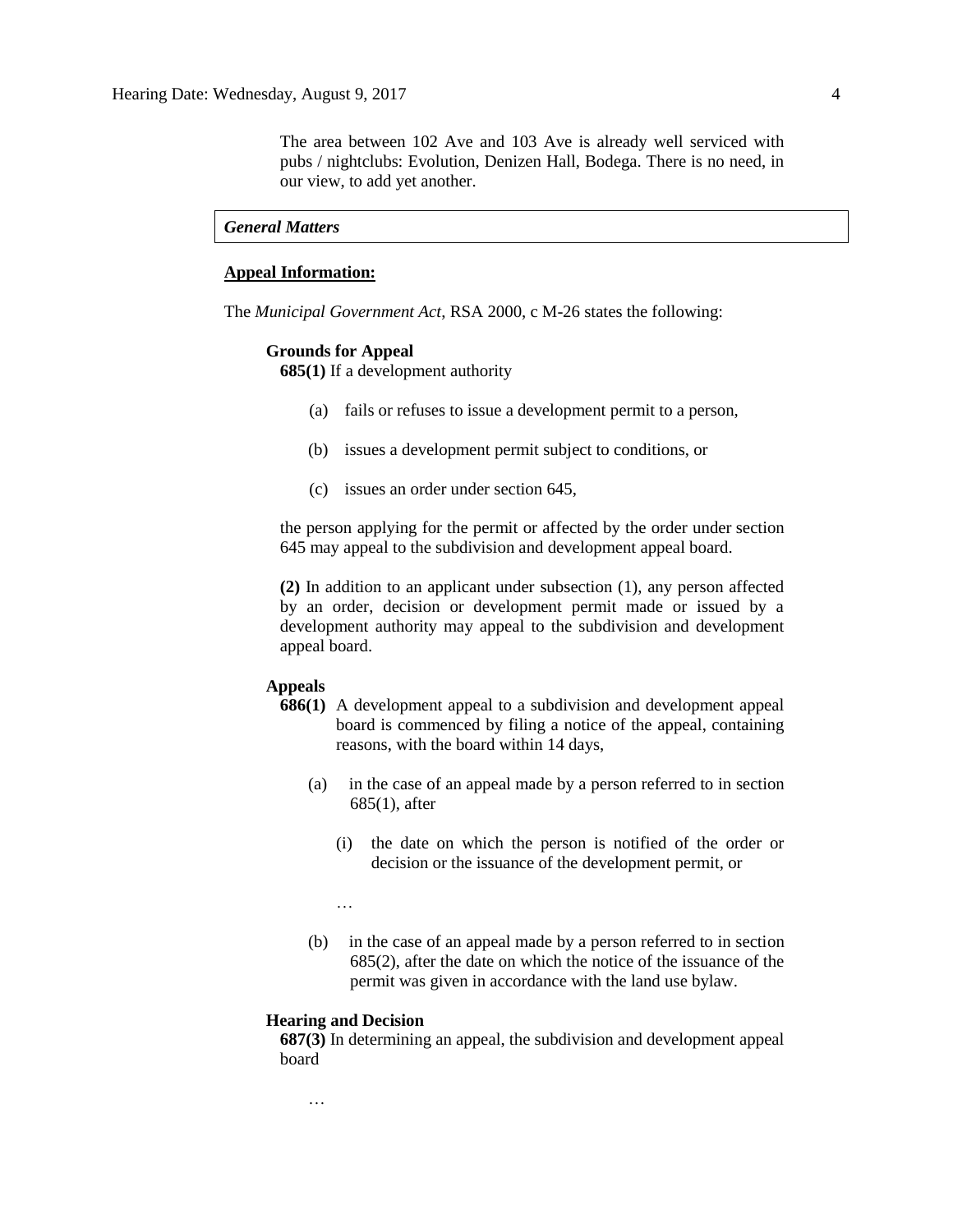- (a.1) must comply with the land use policies and statutory plans and, subject to clause (d), the land use bylaw in effect;
	- …
	- (c) may confirm, revoke or vary the order, decision or development permit or any condition attached to any of them or make or substitute an order, decision or permit of its own;
	- (d) may make an order or decision or issue or confirm the issue of a development permit even though the proposed development does not comply with the land use bylaw if, in its opinion,
		- (i) the proposed development would not
			- (A) unduly interfere with the amenities of the neighbourhood, or
			- (B) materially interfere with or affect the use, enjoyment or value of neighbouring parcels of land,

and

(ii) the proposed development conforms with the use prescribed for that land or building in the land use bylaw.

#### **General Provisions from the** *Edmonton Zoning Bylaw***:**

Under section 910.7(3)(b), **Bars and Neighbourhood Pubs**, for more than 100 occupants and 120 m<sup>2</sup> of Public Space, is a **Discretionary Use** in the (HA) Heritage Area Zone.

Under section 7.4(6), **Bars and Neighbourhood Pubs** means:

development where the primary purpose of the facility is the sale of alcoholic beverages to the public, for consumption within the premises or off the Site. This Use typically has a limited menu and minors are prohibited from patronizing the establishment during at least some portion of the hours of operation. Typical Uses include neighbourhood pubs, bars, beverage rooms, and cocktail lounges. This Use does not include Cannabis Lounges.

Under section 6.1(88), **Public Space** means:

means space that is part of an establishment, which is open to the public and not restricted to only employees. This definition does not include kitchens, administrative offices, food or drink preparation areas.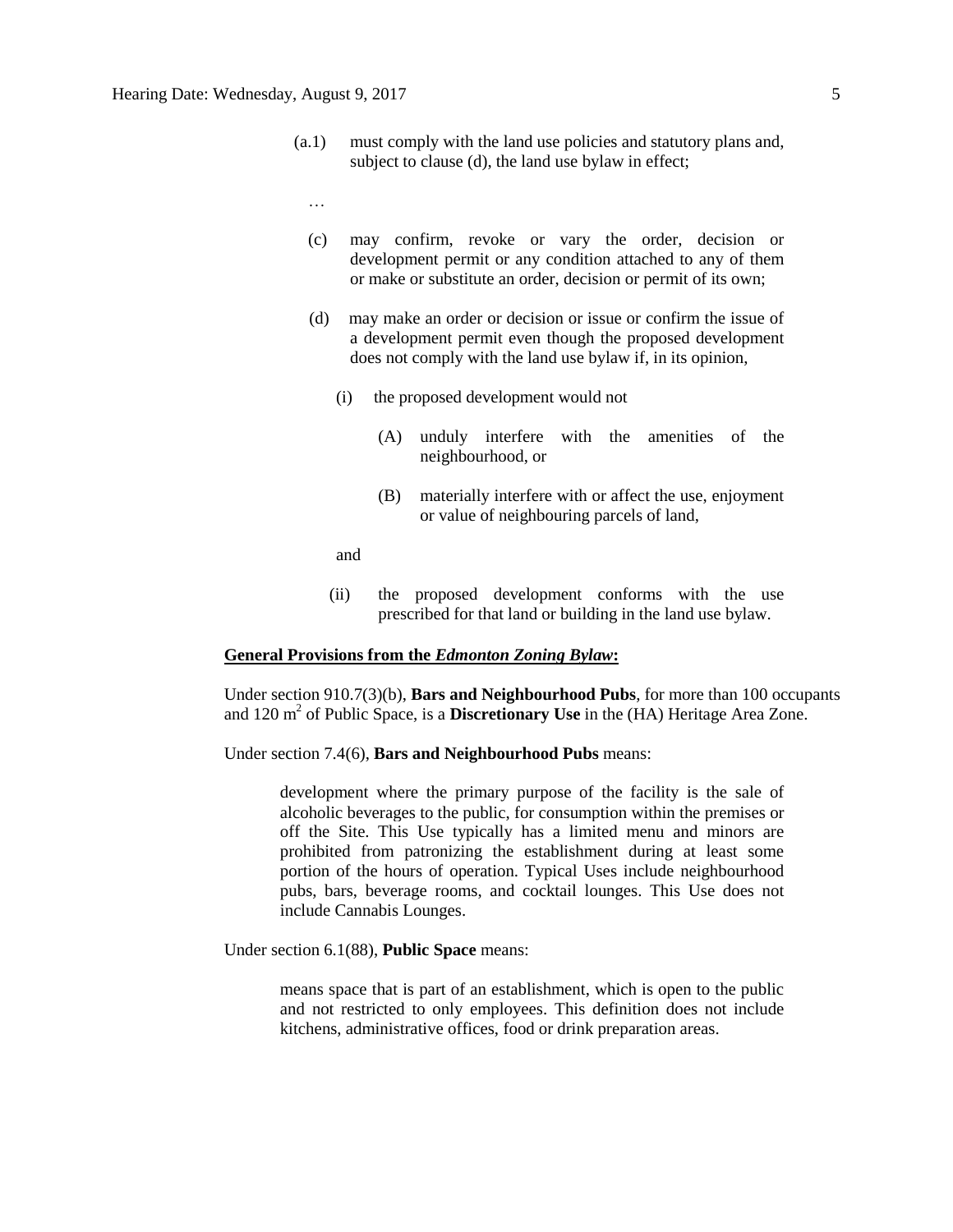#### Section 910.1 states that the **General Purpose** of the **Downtown Special Area** is:

to designate the Downtown area as a Special Area and to adopt the following land use regulations to achieve the objectives of the Capital City Downtown Plan.

#### Section 910.7(1) states that the **General Purpose** of the **(HA) Heritage Area Zone** is:

to establish a special heritage character Zone, in which the existing concentration of historical resources shall be preserved, rehabilitated and reused, and to ensure new developments are pedestrian friendly and compatible in scale, function, built form and design continuity with the historical, architectural and urban village character of the area.

#### **Development Officer's Determination:**

**Bars and Neighbourhood Pub use for more than 120 sq m Public Space is a Discretionary Use. (Reference Edmonton Zoning Bylaw Section 910.7.3.b)** [unedited]

#### Notice to Applicant/Appellant

Provincial legislation requires that the Subdivision and Development Appeal Board issue its official decision in writing within fifteen days of the conclusion of the hearing. Bylaw No. 11136 requires that a verbal announcement of the Board's decision shall be made at the conclusion of the hearing of an appeal, but the verbal decision is not final nor binding on the Board until the decision has been given in writing in accordance with the *Municipal Government Act*.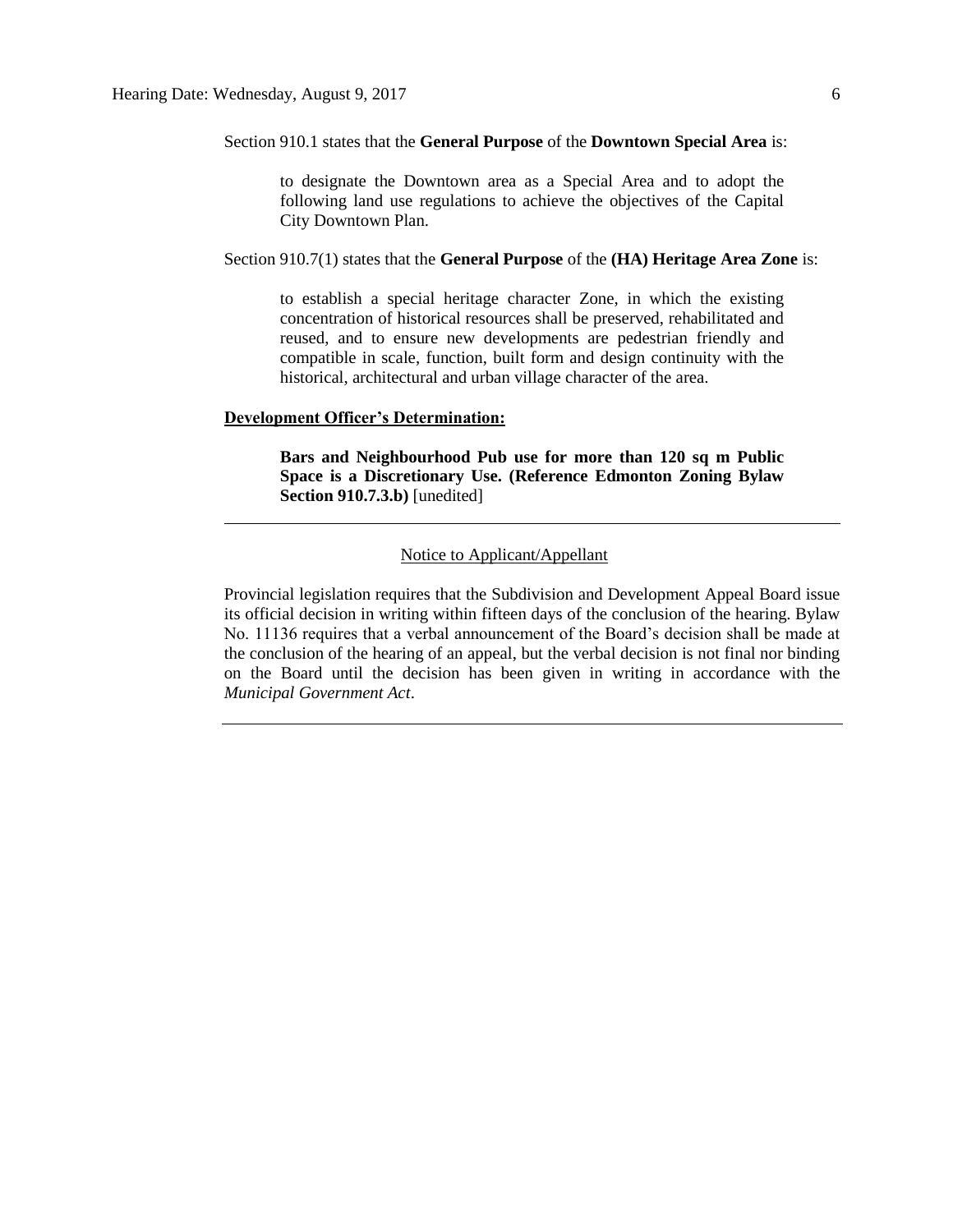| <b>dmönton</b>                                                                                | Project Number: 224991794-008<br>Application Date:<br>APR 03, 2017<br>Printed:<br>July 18, 2017 at 8:00 AM<br>$1$ of $2$<br>Page:           |  |  |  |  |  |  |  |
|-----------------------------------------------------------------------------------------------|---------------------------------------------------------------------------------------------------------------------------------------------|--|--|--|--|--|--|--|
| <b>Major Development Permit</b>                                                               |                                                                                                                                             |  |  |  |  |  |  |  |
| the limitations and conditions of this permit, of the Edmonton Zoning Bylaw 12800 as amended. | This document is a record of a Development Permit application, and a record of the decision for the undertaking described below, subject to |  |  |  |  |  |  |  |
| Applicant                                                                                     | Property Address(es) and Legal Description(s)<br>10238C - 103 STREET NW                                                                     |  |  |  |  |  |  |  |
|                                                                                               | Condo Common Area (Plan 1622175)                                                                                                            |  |  |  |  |  |  |  |
|                                                                                               | Specific Address(es)                                                                                                                        |  |  |  |  |  |  |  |
|                                                                                               | 10236 - 103 STREET NW<br>Suite:                                                                                                             |  |  |  |  |  |  |  |
|                                                                                               | Entryway: 10236 - 103 STREET NW<br>Building:<br>10236 - 103 STREET NW                                                                       |  |  |  |  |  |  |  |
|                                                                                               |                                                                                                                                             |  |  |  |  |  |  |  |
| <b>Scope of Permit</b>                                                                        | To change the use of a Restaurant to a Bar and Neighbourhood Pub (100 occupants and 204 m2 of Public Space). (XO Bistro and Bar)            |  |  |  |  |  |  |  |
|                                                                                               |                                                                                                                                             |  |  |  |  |  |  |  |
| <b>Permit Details</b>                                                                         |                                                                                                                                             |  |  |  |  |  |  |  |
| Class of Permit: Class B                                                                      | Contact Person:                                                                                                                             |  |  |  |  |  |  |  |
| Gross Floor Area (sq.m.): 261                                                                 | Lot Grading Needed?: N                                                                                                                      |  |  |  |  |  |  |  |
| New Sewer Service Required: N                                                                 | NumberOfMainFloorDwellings:                                                                                                                 |  |  |  |  |  |  |  |
| Site Area (sq. m.): 1697.09                                                                   | Stat. Plan Overlay/Annex Area: Downtown                                                                                                     |  |  |  |  |  |  |  |
| I/We certify that the above noted details are correct.                                        |                                                                                                                                             |  |  |  |  |  |  |  |
| Applicant signature:                                                                          |                                                                                                                                             |  |  |  |  |  |  |  |
| <b>Development Permit Decision</b>                                                            |                                                                                                                                             |  |  |  |  |  |  |  |
| Approved                                                                                      |                                                                                                                                             |  |  |  |  |  |  |  |
|                                                                                               |                                                                                                                                             |  |  |  |  |  |  |  |
|                                                                                               |                                                                                                                                             |  |  |  |  |  |  |  |
|                                                                                               |                                                                                                                                             |  |  |  |  |  |  |  |
|                                                                                               |                                                                                                                                             |  |  |  |  |  |  |  |
|                                                                                               |                                                                                                                                             |  |  |  |  |  |  |  |
|                                                                                               |                                                                                                                                             |  |  |  |  |  |  |  |
|                                                                                               |                                                                                                                                             |  |  |  |  |  |  |  |
|                                                                                               |                                                                                                                                             |  |  |  |  |  |  |  |
|                                                                                               |                                                                                                                                             |  |  |  |  |  |  |  |
|                                                                                               |                                                                                                                                             |  |  |  |  |  |  |  |
|                                                                                               |                                                                                                                                             |  |  |  |  |  |  |  |
|                                                                                               |                                                                                                                                             |  |  |  |  |  |  |  |
|                                                                                               |                                                                                                                                             |  |  |  |  |  |  |  |
|                                                                                               |                                                                                                                                             |  |  |  |  |  |  |  |
|                                                                                               |                                                                                                                                             |  |  |  |  |  |  |  |
|                                                                                               |                                                                                                                                             |  |  |  |  |  |  |  |
|                                                                                               |                                                                                                                                             |  |  |  |  |  |  |  |
|                                                                                               |                                                                                                                                             |  |  |  |  |  |  |  |
|                                                                                               |                                                                                                                                             |  |  |  |  |  |  |  |
|                                                                                               |                                                                                                                                             |  |  |  |  |  |  |  |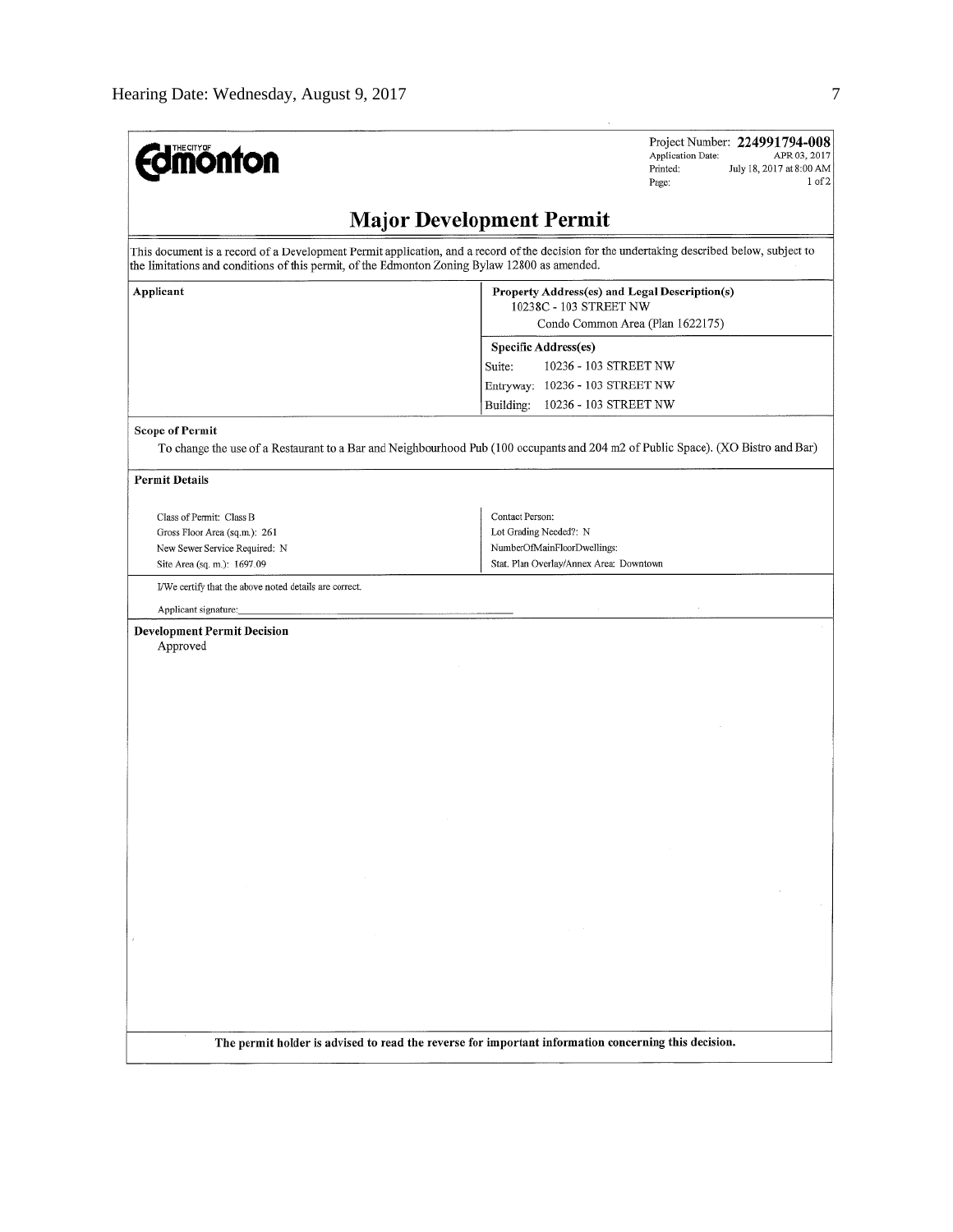| <b>ionfon</b>                                                                                                                                                                                                                                                                         |                                                                                                                            |                                                                                                                                                                                                                                                                                                                                                                                           |          | Application Date:<br>Printed:<br>Page: | Project Number: 224991794-008<br>APR 03, 2017<br>July 18, 2017 at 8:00 AM<br>$2$ of $2$ |  |  |  |
|---------------------------------------------------------------------------------------------------------------------------------------------------------------------------------------------------------------------------------------------------------------------------------------|----------------------------------------------------------------------------------------------------------------------------|-------------------------------------------------------------------------------------------------------------------------------------------------------------------------------------------------------------------------------------------------------------------------------------------------------------------------------------------------------------------------------------------|----------|----------------------------------------|-----------------------------------------------------------------------------------------|--|--|--|
|                                                                                                                                                                                                                                                                                       |                                                                                                                            | <b>Major Development Permit</b>                                                                                                                                                                                                                                                                                                                                                           |          |                                        |                                                                                         |  |  |  |
| <b>Subject to the Following Conditions</b><br>This Development Permit is NOT valid until the Notification Period expires in accordance to Section 21.1. (Reference Section<br>17.1 of the Edmonton Zoning Bylaw 12800)                                                                |                                                                                                                            |                                                                                                                                                                                                                                                                                                                                                                                           |          |                                        |                                                                                         |  |  |  |
| Zoning Bylaw 12800)                                                                                                                                                                                                                                                                   | No outdoor speakers or amplification systems shall be allowed on the subject site. (Reference Section 90.2 of the Edmonton |                                                                                                                                                                                                                                                                                                                                                                                           |          |                                        |                                                                                         |  |  |  |
| Any outdoor lighting for any development shall be located and arranged so that no direct rays of light are directed at any adjoining<br>properties, or interfere with the effectiveness of any traffic control devices. (Reference Section 51 of the Edmonton Zoning Bylaw<br>12800.) |                                                                                                                            |                                                                                                                                                                                                                                                                                                                                                                                           |          |                                        |                                                                                         |  |  |  |
| The maximum occupancy based on the proposed Public Space is 100 persons. Any increase in Public Space or occupancy shall<br>require separate development approval.                                                                                                                    |                                                                                                                            |                                                                                                                                                                                                                                                                                                                                                                                           |          |                                        |                                                                                         |  |  |  |
| NOTES:                                                                                                                                                                                                                                                                                |                                                                                                                            |                                                                                                                                                                                                                                                                                                                                                                                           |          |                                        |                                                                                         |  |  |  |
| A Building Permit is Required for any construction or change in use of a building. For a building permit, and prior to the Plans<br>Examination review, you require construction drawings and the payment of fees. Please contact the 311 Call Centre for further<br>information.     |                                                                                                                            |                                                                                                                                                                                                                                                                                                                                                                                           |          |                                        |                                                                                         |  |  |  |
|                                                                                                                                                                                                                                                                                       |                                                                                                                            | This Development Permit is not a Business Licence. A separate application must be made for a Business Licence.                                                                                                                                                                                                                                                                            |          |                                        |                                                                                         |  |  |  |
| Signs require separate Development Applications.                                                                                                                                                                                                                                      |                                                                                                                            |                                                                                                                                                                                                                                                                                                                                                                                           |          |                                        |                                                                                         |  |  |  |
| easements that might be attached to the Site.                                                                                                                                                                                                                                         |                                                                                                                            | An approved Development Permit means that the proposed development has been reviewed only against the provisions of the<br>Edmonton Zoning Bylaw. It does not remove obligations to conform with other legislation, bylaws or land title instruments such as<br>the Municipal Government Act, the ERCB Directive 079, the Edmonton Safety Codes Permit Bylaw or any caveats, covenants or |          |                                        |                                                                                         |  |  |  |
| Variances<br>Bylaw Section 910.7.3.b)                                                                                                                                                                                                                                                 |                                                                                                                            | Bars and Neighbourhood Pub use for more than 120 sq m Public Space is a Discretionary Use. (Reference Edmonton Zoning                                                                                                                                                                                                                                                                     |          |                                        |                                                                                         |  |  |  |
| <b>Rights of Appeal</b><br>This approval is subject to the right of appeal as outlined in Chapter 24, Section 683 through 689 of the Municipal Government<br>Amendment Act.                                                                                                           |                                                                                                                            |                                                                                                                                                                                                                                                                                                                                                                                           |          |                                        |                                                                                         |  |  |  |
| Issue Date: Jun 28, 2017                                                                                                                                                                                                                                                              |                                                                                                                            | Development Authority: YEUNG, CARMAN                                                                                                                                                                                                                                                                                                                                                      |          | Signature:                             |                                                                                         |  |  |  |
| Notice Period Begins: Jul 04, 2017                                                                                                                                                                                                                                                    |                                                                                                                            | Ends: Jul 18, 2017                                                                                                                                                                                                                                                                                                                                                                        |          |                                        |                                                                                         |  |  |  |
| Fees                                                                                                                                                                                                                                                                                  | Fee Amount                                                                                                                 | Amount Paid                                                                                                                                                                                                                                                                                                                                                                               | Receipt# | Date Paid                              |                                                                                         |  |  |  |
| Major Dev. Application Fee                                                                                                                                                                                                                                                            | \$500.00                                                                                                                   | \$500.00                                                                                                                                                                                                                                                                                                                                                                                  | 04028935 | Apr 04, 2017                           |                                                                                         |  |  |  |
| Total GST Amount:<br>Totals for Permit:                                                                                                                                                                                                                                               | \$0.00<br>\$500.00                                                                                                         | \$500.00                                                                                                                                                                                                                                                                                                                                                                                  |          |                                        |                                                                                         |  |  |  |
|                                                                                                                                                                                                                                                                                       |                                                                                                                            |                                                                                                                                                                                                                                                                                                                                                                                           |          |                                        |                                                                                         |  |  |  |
|                                                                                                                                                                                                                                                                                       |                                                                                                                            | The permit holder is advised to read the reverse for important information concerning this decision.                                                                                                                                                                                                                                                                                      |          |                                        |                                                                                         |  |  |  |
|                                                                                                                                                                                                                                                                                       |                                                                                                                            |                                                                                                                                                                                                                                                                                                                                                                                           |          |                                        |                                                                                         |  |  |  |